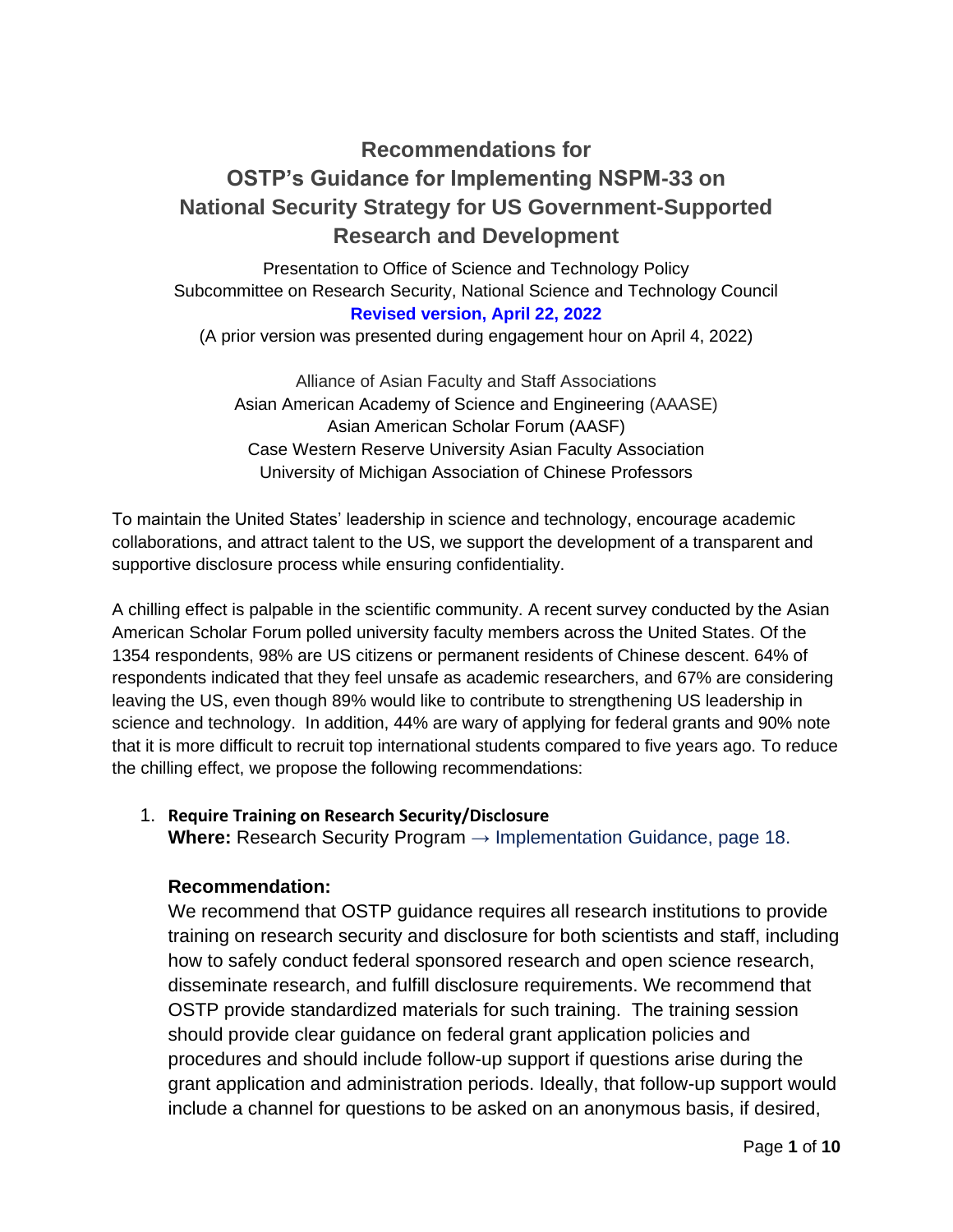to maximize participation. All training materials should be developed in collaboration with and reviewed by people trained in bias mitigation to avoid 'threat awareness' briefings that single out people, whether that be race, ethnicity, national origin, or other factors.

# **Rationale:**

Currently, most US universities do not provide training on research security and disclosure requirements. For those universities that provide training, the quality and content covered vary dramatically. Standardized training materials from OSTP will not only provide more uniform training, they will also set clear policies and procedures for the faculty and staff to follow in a consistent way. Conveying such important knowledge in a non-discriminatory manner is critical to building trust between the research community and the government. Such proper training would further reduce ambiguity and confusion with respect to policies, procedures, and disclosure requirements for federal funding applications and grant administration. Consistent training would also improve transparency and accountability of all parties involved, thus reducing the chilling effect and benefiting the research community and US society as a whole.

Building trust will help create channels of communication so that, going forward, the research community and government can discuss, and if necessary adjust, requirements based on experience. In other words, creating guidance on NSPM-33 is the next step in research security, not the end point.

# 2. **Establish a Public Office for Reporting Wrongful Penalties**

**Where**: Information Sharing → Implementation Guidance, pages 15-17.

# **Recommendation**:

We recommend that OSTP establish a public office that will collate and curate thoughtful reports by researchers of wrongfully-imposed penalties and actions taken against them by universities, research institutions, and funding agencies. This office should have the authority to independently review integrity issues of any kind including, but not limited to, penalties imposed on researchers. It should also have the authority to enforce corrections. The public office should be staffed by senior leadership to assure that the office has credibility within OSTP and the government more broadly. The public office should further create an external advisory board to advise on best practices in research integrity, build trust between the research community and the government, and aid in case reviews, including weighing in on recommended actions. The external advisory board should bring together a range of expertise; for example, by including not only university administrators but also faculty who do not hold administrative positions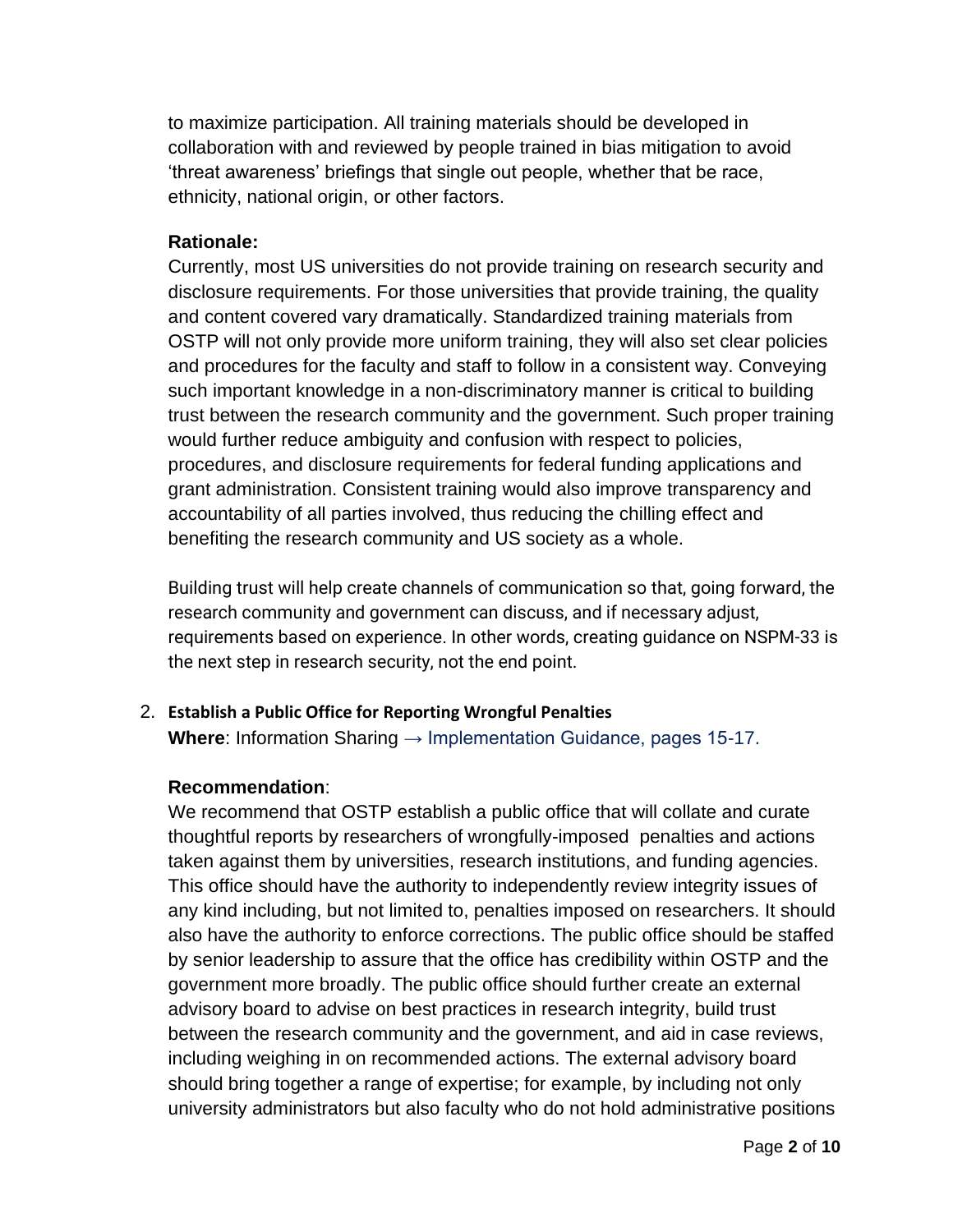and civil rights experts, as well as other persons with relevant expertise. The increasing use of 'conviction integrity units' by prosecutors' offices across the country provides a helpful model for structuring such a public office and external advisory board within OSTP.

# **Rationale**:

Enormous power asymmetries exist among individual scientists, research institutions, and funding agencies. For example, research institutions are financially dependent on funding agencies. Individual researchers are in the weakest position, especially if they are not supported by their research institutions. These asymmetries have caused wrongful investigations and penalties. The proposed office and external advisory board can partially mitigate such asymmetries, which can reduce the fear factor and other concerns when applying for federal grants.

3. **Clarify Regular Academic Activities and Exempt Them From Disclosure Where**: Consequences for Violation of Disclosure Requirements → Implementation Guidance, pages 11-14.

# **Recommendations**:

We recommend that the OSTP guidance not only state that *regular academic activities* are **not** acts of intellectual property theft nor economic espionage, but also provide explicit examples of regular academic activities that are *not* subject to disclosure requirements and thus will not be recommended to the Department of Justice for criminal investigation, with the potential to result in criminal charges. This list should be maintained as a living document and resource.

Specifically, we recommend that the OSTP guidance include language that "regular academic activities" include, but are not limited to, the following:

- writing letters for scholars for their academic advancement or award nominations;
- receiving an honor or award from an academic institution or scientific society (see next recommendation if it comes with money above certain threshold);
- reviewing research proposals;
- disseminating published research results via research talks hosted by international research institutions, as well as at conferences and workshops (including via online platforms);
- releasing software and datasets into the public domain in compliance with US federal laws and regulations;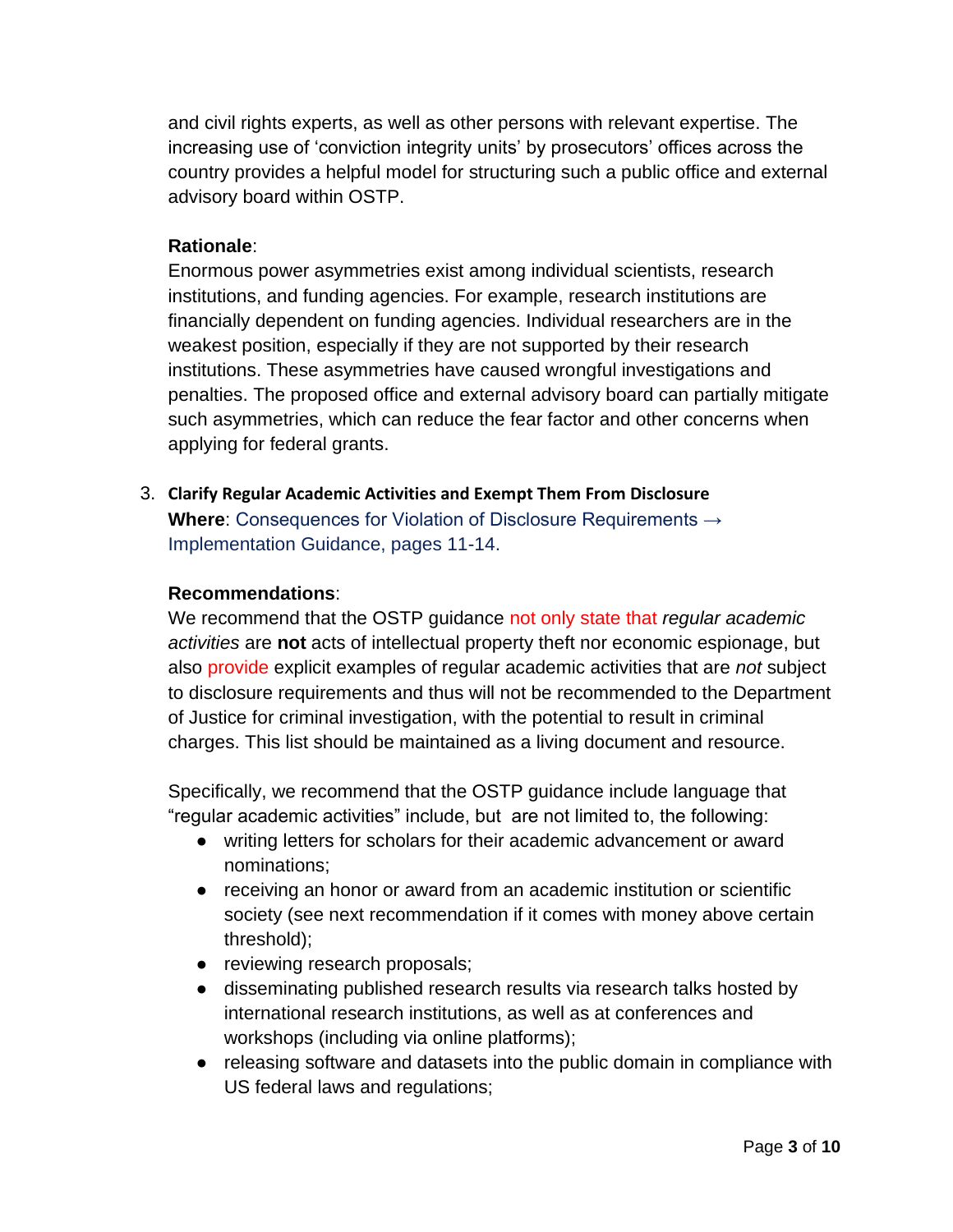- serving on advisory boards and visiting committees of peer institutions or academic societies, award committees, academic conference organizing committees, or editorial boards of journals (see next recommendation if compensation is above certain threshold);
- recommending and hosting scholars with fellowships from academic or non-profit organizations;
- publishing the results of collaborative research;
- providing published materials, such as a plasmid, to the international research community, as mandated or recommended by scientific journals.

These activities generally require disclosure regardless of the nations involved. We recognize, however, that certain government grants might limit some of the above activities for work done specifically under that grant. In such cases, we recommend that the OSTP guidance expressly states that limits on the above activities must be made explicit in the grant forms and be acknowledged explicitly by the grantee.

We also recognize that researchers may wish to proceed with what they believe to be a "regular academic activity" involving entities outside the US, yet not be certain whether those research activities should be disclosed. In such cases, we propose that OSTP, along with the funding agencies, consider implementing a 'no action letter' procedure similar to that employed by the U.S. Securities and Exchange Commission. Such a procedure would involve describing the request, analyzing the particular facts and circumstances involved, discussing applicable laws and rules, and, if the staff grants the request for no action, would conclude with a statement that OSTP, and the relevant funding agency, would not recommend enforcement action by the federal government against the requester based on the facts and representations described in the individual's or entity's request. While we recognize that OSTP has constrained resources, even limited use of this procedure would enhance dialogue between OSTP and the research community, increase transparency in how OSTP makes its determinations, and build a body of guidance for the research community. OSTP should work with the external advisory board (as proposed above) to develop guidelines and procedures for redacting confidential information in such 'no action letters' so that OSTP's guidance is available to the broader research community.

In addition, we recommend that the OSTP guidance provides clear and understandable criteria to federal funding agencies on the types of academic activities that warrant referral to the Department of Justice for criminal investigation.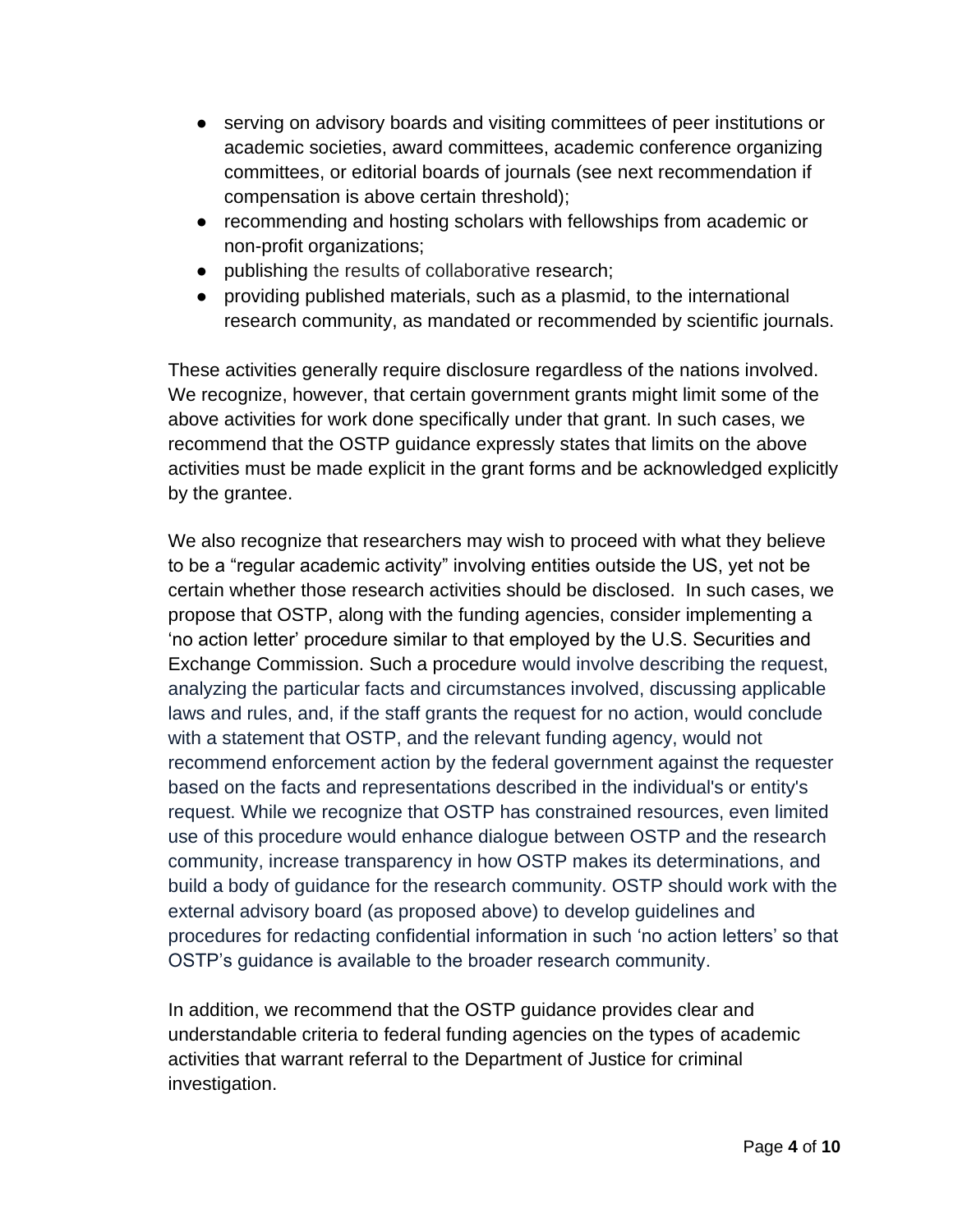# **Rationale**:

The vast majority of researchers want to do the right thing but are afraid of being wrongfully targeted for pursuing regular academic activities. Establishing the 'safe harbors' listed above, and providing additional clarity on the meaning of compliance will allow scholars to better cooperate in meeting the larger national security guidelines, while pursuing their normal academic activities, in a climate of greater understanding and reduced fear.

The lack of understanding by the federal law enforcement agencies about the difference between criminal activities and regular academic activities has sent a ripple of fear across academia. Some of that fear stems from the criminal complaint filed by FBI agent McCarthy<sup>1</sup> against Prof. Gang Chen at MIT, in which writing recommendation letters for Chinese students and being invited to review research proposals by the Chinese NSF since 2015 are listed as criminal activities. We note that our NSF had an office in Beijing to collaborate with Chinese NSF until February 2018.

The authors of these recommendations and our colleagues are actively influenced by that fear. It is real, and it is serious. The resulting chilling effect is harmful to US interests. The fear would be eased significantly by an explicit statement that regular academic activities, particularly ones that have been wrongly construed as criminal in criminal complaints in the past, are not subject to disclosure requirements.

4. **Simplify Disclosure of Foreign Funding/Support/Income, Clarify Timelines Where**: Disclosure Requirements and Standardization → Implementation Guidance, page 7

# **Recommendation**:

We recommend that, going forward, OSTP guidance require PIs to disclose current and pending foreign funding, participation in talent programs, labs under the PIs direction, appointments of supervision responsibility, and external income in excess of \$5000 per year. The forms should be clear in citing these requirements, adhering to a standardized format across various grant-making agencies, and not subject to length limits. The forms should require this information in a country-neutral manner (i.e., *all* foreign funding should be disclosed, not just that sourced in certain counties). The OSTP guidance should clarify that, in general, disclosure of past activities is not required. If specific

<sup>1</sup> Criminal complaint. HSI Special Agent Matthew **McCarthy**, Jan. 13, 2021.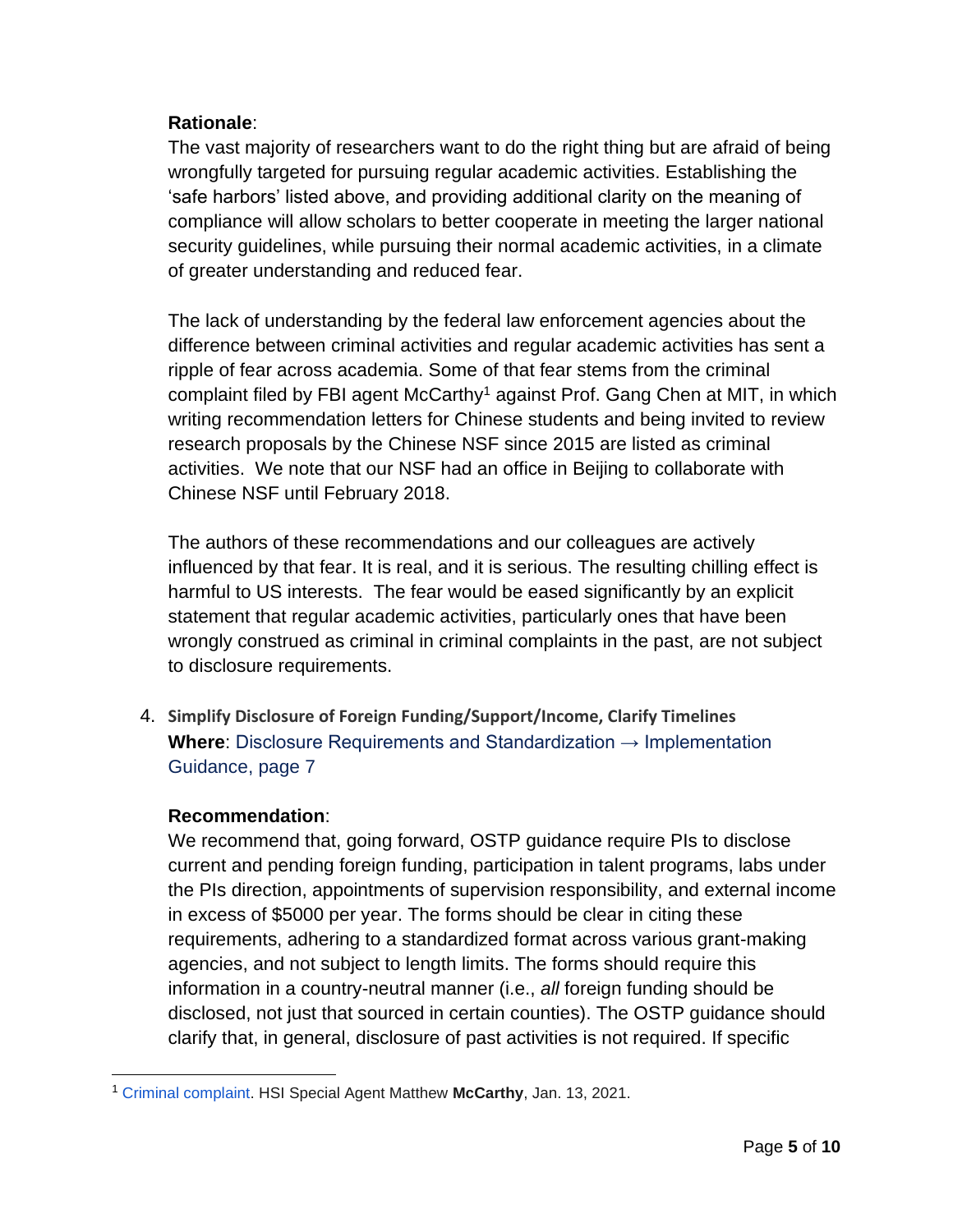grants require disclosure of past activities, those grants should explain specifically which disclosures are required and the rationale for the disclosure.

In addition, we recommend that OSTP guidance states that researchers will not be reprimanded or criminally prosecuted for not disclosing activities if disclosure was not required at the time of the grant application. If disclosure rules shift during a grant period, the guidance likewise should state that researchers will not be reprimanded or criminally prosecuted for not disclosing activities *unless* the researcher is provided with, and confirms receipt of, notice of the change in disclosure rules and, after a reasonable time for compliance, still does not disclose ongoing activities that fall within the scope of required disclosure. As OSTP and federal agencies update disclosure requirements, the updated requirements should not be applied retroactively.

# **Rationale:**

Some wrongful prosecutions have indicted American scientists for their failures to disclose collaborations with Chinese research institutions at a time when such activities were encouraged and/or when rules prohibiting such collaborations were not clearly stated or publicized. For example, the DOJ charged Prof. Gang Chen for failure to disclose certain activities in his grant application in 2017 but then dropped all charges a year later after learning that DOE did not have disclosure requirements in 2017. DOE's new rule was not effective until October 2020.

By making such timelines clear in the OSTP guidance, the DOJ, other agencies, and researchers are less likely to make mistakes. This will help to reduce the chilling effect caused by wrongful prosecutions and punishments.

We suggest \$5k per year as the threshold for external income disclosures because many universities have been using this amount as the threshold for internal conflict of interest reports. Payments below this threshold generally are for minor interactions, such as honoraria for guest lectures or travel expenses.

# 5. **Ask for Disclosure of Overlapping Support rather than of In-Kind Contributions**

#### **Where**:

Disclosure Requirements and Standardization → Implementation Guidance → Collection of information associated with the required Tier I disclosure requirements within R&D award application processes (including pre-award and post-award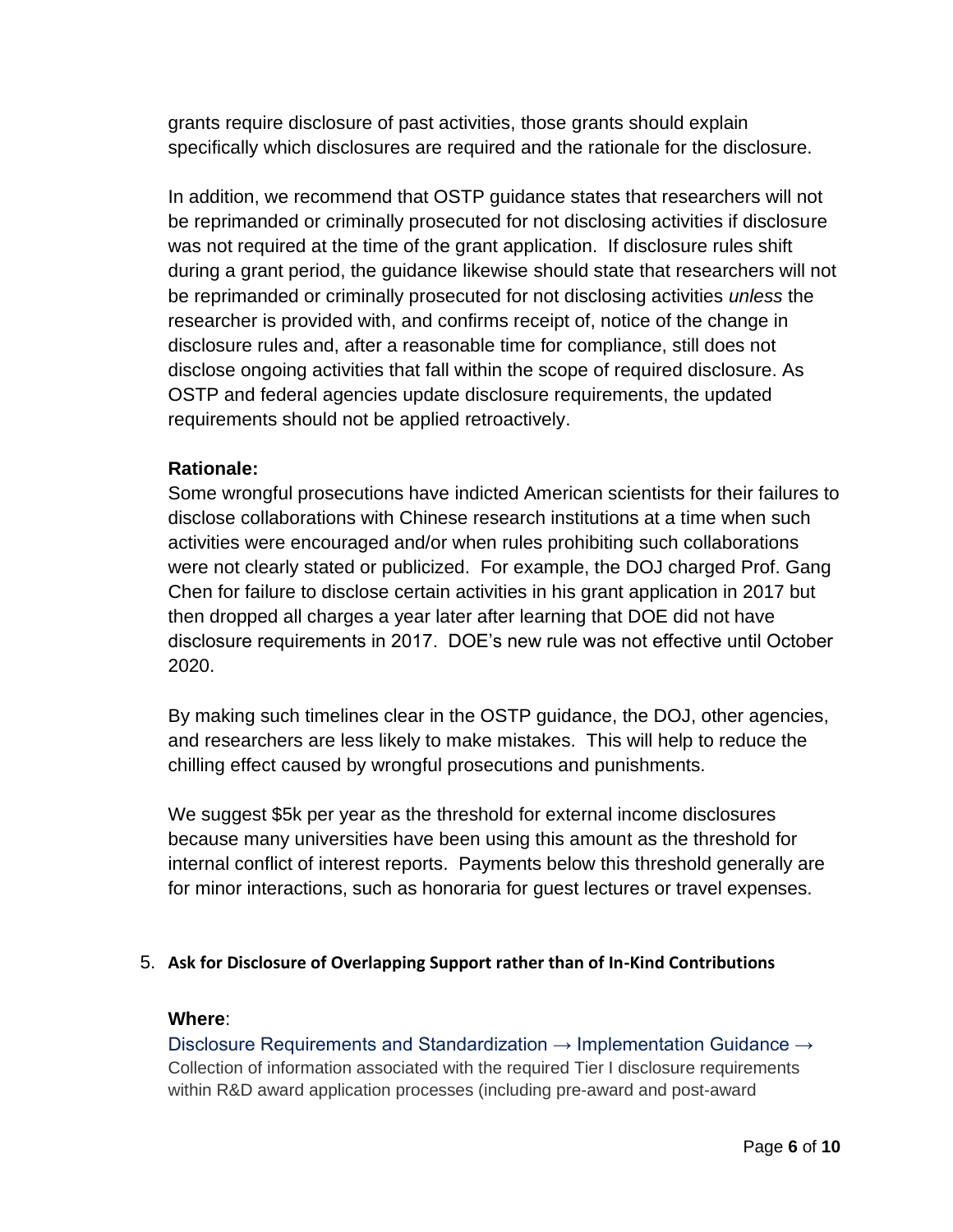elements5), pages 2-4

# **Recommendation:**

We recommend that the OSTP guidance require PIs to disclose current or pending support from foreign sources that overlap with proposed or awarded federal grants. We recommend that the guidance provide a clear definition for an overlapping support that requires disclosure, such as:

- Any compensation above a threshold amount (e.g. \$5,000/year) from a foreign source to the PI or any participants in the PI's research laboratory to provide overlapping support to a proposed or awarded project.
- Any compensation from the awarded federal grant to a foreign individual or institutions above a threshold amount (e.g. \$5,000/year).
- Any foreign research grants, gifts, and fellowships that exceed a threshold (e.g. \$10,000/year) to provide overlapping support to the PI's federal funded research.

We recommend that the OSTP guidance (1) differentiate overlapping support from collaborations or from material sharing mandated by publications and (2) exclude collaboration and material sharing mandated by publications from disclosure. Collaborations aim to have joint publications. Resources belonging to collaborators (e.g., their office or laboratory space, salary, equipment, supplies, employees, or students) are not support for the PI and should not require disclosure. Regarding disclosures by participants in the PI's research laboratory, provided that the PI makes reasonable efforts to alert participants of this rule and makes clear that compliance is required, the PI themself will not be held responsible if a participant thereafter fails to make the required disclosures.

# **Rationale**:

We believe it is better to address the problem of overlapping funding from foreign sources directly, instead of requiring the disclosure of in-kind contributions and then trying to identify overlapping funding, which is an indirect approach.

This recommendation has several advantages over the disclosure requirements of in-kind contributions. First, it clearly tells researchers and research institutions that a federal grantee should not have overlapping funding from foreign sources, whereas the disclosure requirements of in-kind contributions do not convey the reasoning underlying the rule as effectively.

Second, it can greatly reduce administrative and investigative burdens on federal agencies. Federal agencies would need substantial resources to identify overlapping funding from the disclosed information of in-kind contributions and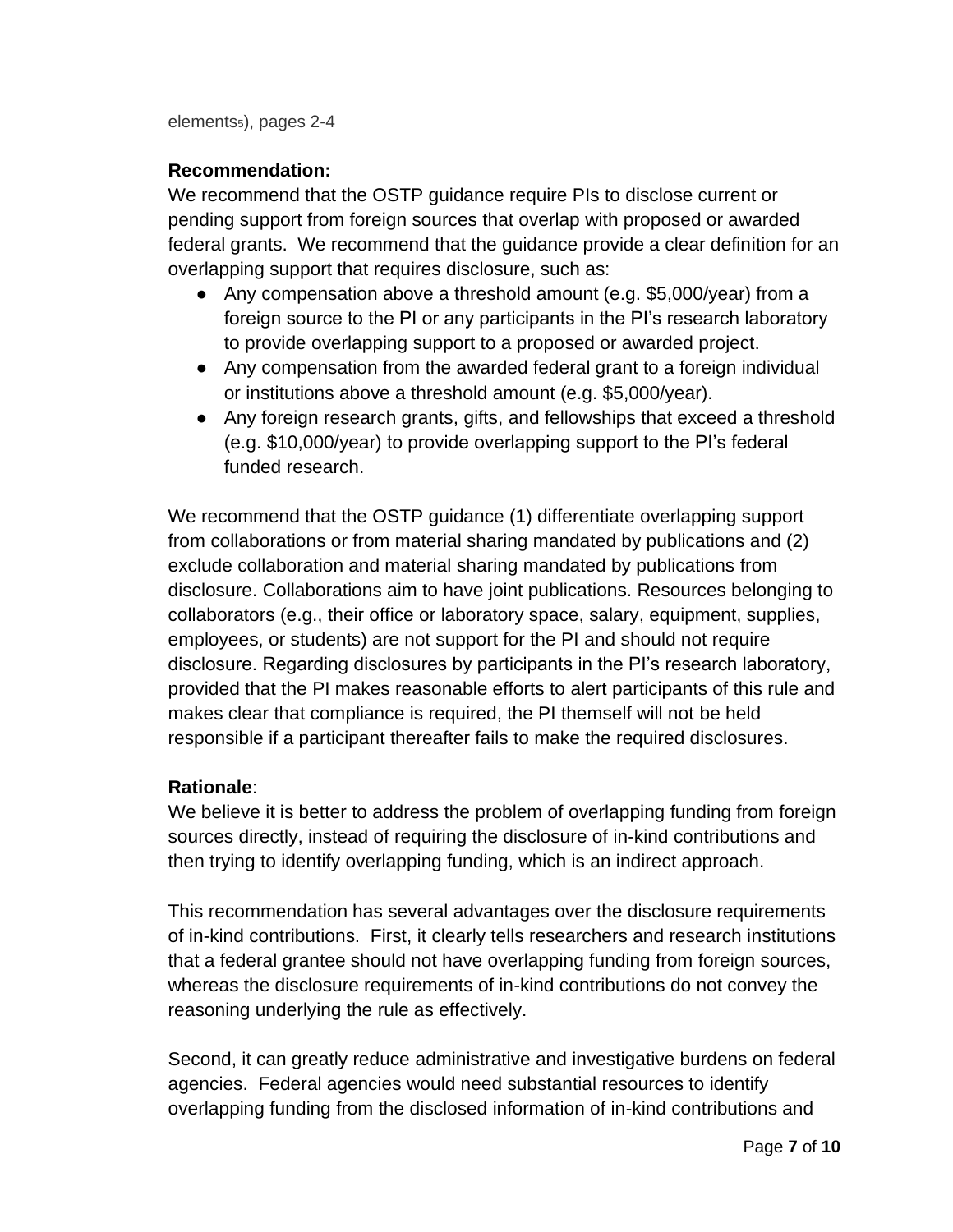OSTP would need to define what types of in-kind contributions constitute overlapping funding.

Third, it can substantially reduce the administrative burden on researchers and research institutions. The concept of overlapping funding is clear and is already required for different federal grants, whereas the requirements of in-kind contributions are ambiguous and confusing, which has the unintended consequence of creating fear of making errors.

Fourth, by differentiating overlapping funding from collaborations, the guidance can avoid the unintended consequence of discouraging international collaborations. Resources belonging to collaborators (e.g., their office or laboratory space, salary, equipment, supplies, employees, or students) are not foreign support for the PI.

Finally, we note that materials described in publications are mandated by scientific journals and funding agencies to be shared with the international research community. Such sharing should be regarded as a regular academic activity (see Recommendation 3) and should not require disclosure.

# 6. **Differentiate In-Kind Contributions from Collaborations and Add Thresholds Where**:

Disclosure Requirements and Standardization  $\rightarrow$  Implementation Guidance  $\rightarrow$ Collection of information associated with the required Tier I disclosure requirements within R&D award application processes (including pre-award and post-award elements5), pages 2-4.

# **Recommendation:**

If Recommendation 5 is rejected in favor of disclosure of in-kind contributions, this recommendation addresses how the disclosure of in-kind contributions could be improved. We recommend that the OSTP guidance (1) differentiates in-kind contributions from collaborations and material sharing mandated by publications and (2) excludes collaboration and material sharing mandated by publications from disclosure. In-kind contributions are those made without return to the contributors. By contrast, collaborations aim to have joint publications.

We recommend that the guidance simplify the in-kind disclosure requirements to include only resources provided directly to the PI that exceed certain thresholds, e.g, \$10,000/year to the PI. Resources belonging to collaborators (e.g., their office or laboratory space, salary, equipment, supplies, employees, or students)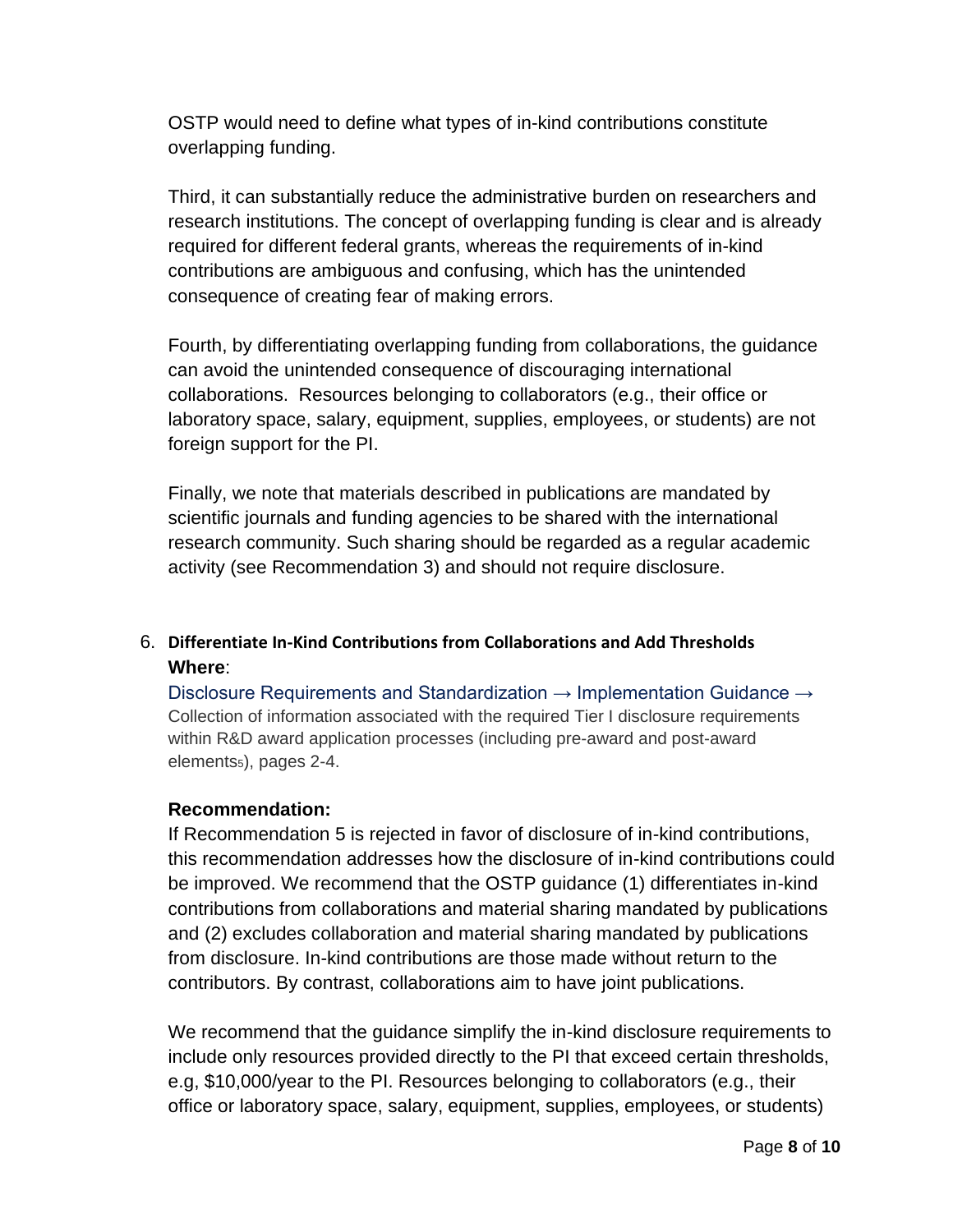are not in-kind contributions for the PI.

# **Rationale**:

Materials described in publications are mandated by scientific journals and funding agencies to be shared with the international research community.

Collaborators are co-authors of their joint publications. It is unnecessary to further disclose the collaborators and often impractical to put dollar amounts on their resources.

In-kind funding support should be disclosed, but OSTP should provide a specified threshold to minimize administrative burden. We suggest \$10k as the threshold for in-kind contributions to the PI to reduce the burden on researchers and research institutions. Moreover, we believe the \$10k threshold is appropriate because contributions under these amounts generally are minor, such as a small hardware donation.

Currently, the requirements of disclosure of in-kind research support are ambiguous and confusing, which has the unintended consequence of creating fear if any errors are made and, thus, incentives to avoid engagement in international collaborations. Furthermore, they also cause reluctance to prepare and submit research grant applications, due to the administrative burdens of managing the risks associated with administering grants, and fear of heightened scrutiny on scientists and researchers of Asian, particularly Chinese, descent. Lastly, these requirements do not help identify or eliminate duplicate funding of research.

# 7. **Provide information on how the disclosed information may be used and/or may impact the PIs**

# **Where**:

Disclosure Requirements and Standardization  $\rightarrow$  Implementation Guidance

# **Recommendation:**

We recommend that the OSTP guidance requires government agencies and funding programs to provide information on how the information disclosed by the PIs is used and how it may impact the researchers and/or their institutions. This may include information about what efforts may negatively affect the PIs' chance to obtain funding, what efforts may warrant careful discussions to mitigate various concerns, and what efforts may have a positive impact that is not wellknown by the community.